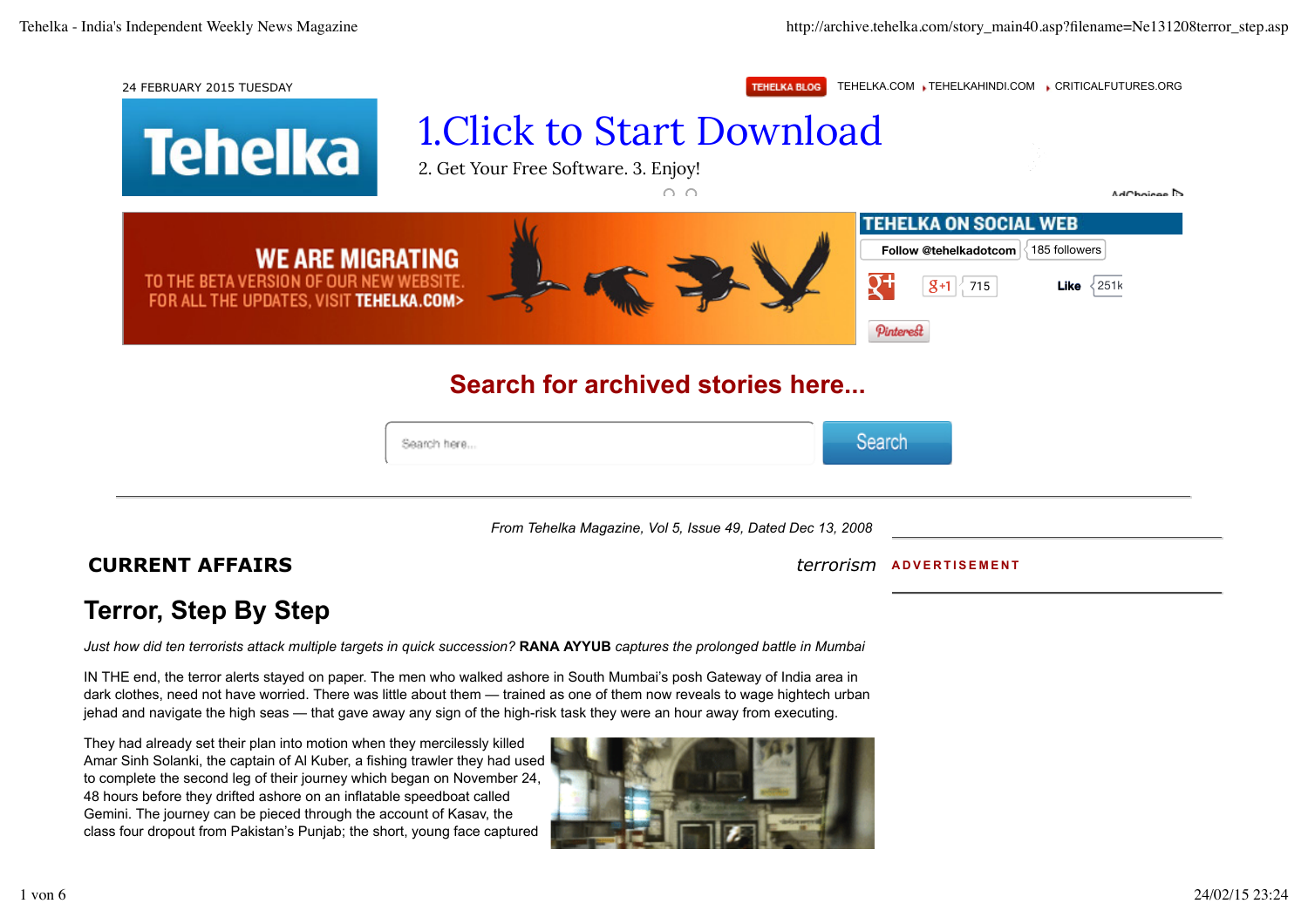by CCTV cameras. Kasav and nine others — who were subsequently to be killed — sailed from Azizabad in Karachi on a small ship and soon hopped on to Al Husseini, a Pakistani vessel stationed about 200 nautical miles from the port of Karachi. Kuber was the next vessel they hopped on to, to close in on Mumbai; the terror destination they had been trained to attack. En route, four of Solanki's colleagues were killed and thrown into the deep circling waters of the Arabian Sea. Whether their bodies will ever be found is only a matter of small detail to the investigators.



**Terror on schedule** Two terrorists captured on camera while entering CST

Solanki still had use for Kasav and his men and they blindfolded him, tied his legs and ruthlessly slit his throat only after they could make out the Mumbai skyline with its skyscrapers in the distance.

They had sailed past the coast guards, past the Naval lines of defence and now that Mumbai was only a speedable four to five nautical miles away, they, indeed, had little worry. Jannat was the last stop in their motivated, indoctrinated heads and as they walked ashore, only kilometers away from their intended mayhem, it was easy to brush off Ajay Mistry, one of the many eyewitnesses of what was to unfold for the next 60 hours.

MISTRY RECALLS seeing six men get off at the fishermen's coast in the Cuffe Parade area near Sassoon dock. He remembers them being dressed smartly in navy blue and black. They appeared to be in their early twenties, like college kids, Mistry recalled. Another eyewitness, a teenager who came out of his house where he had been engrossed watching the 'gentleman's game' the India vs England match — says there were few people outdoors that day because of the batball duel. He asked the young men what they were doing there, to which one of them said they were college students and had just come back from a boat ride. Another eyewitness, Anita Rajendra Udaayar was told, *"apna kaam karo"* (do your work), when she queried, asking them what they were doing there. Men with oversized backpacks strapped on their backs was an unusual sight even for the residents accustomed to tourists taking boat rides.

Ironically, few will argue now that the ease with which they came, undetected, resembled a boat ride.

Mistry recalls the time he saw the men — 8.30 pm is what he puts it at. An hour later — in which more people had stepped out of their homes as diners — two gunmen with AK 47s, deadly assault rifles that kill in bursts, walked into the Chhatrapati Shivaji Terminus (CST). Making no pretense of concealing the Kalashnikovs, the two — they now have names: Kasav and Abu Ismail walked on to platform number 13, also close to the entrance of the railway station.

CST was their first port of call and they fired with gusto and sprayed death, firing randomly at the passengers on the crowded platform. Chaos ensued as shouts, screams and wails engulfed the platform. Those who survived the bursts ran around in panic, not knowing what had hit them. Anand Shelgaonkar, a cleaner at the station, then saw one of the two terrorists lob a hand grenade right in the middle of the station. A splinter or a bullet — it was too chaotic to tell — hit the chest of a railway employee whose job it was to announce train arrivals and departures.

But where was the railway police? Security at stations was supposed to have been beefed up after the serial train blasts in Mumbai on July 11, 2006 had killed almost a similar number — 187.

Rajendra Sadashiv, a constable who had just come in on the night shift, now gives an eyewitness account in answer to that crucial question. "They looked like army *wallas.* They wore dark clothers and carried guns just like the army does, and so no one suspected them. But when they started firing, my senior, Inspector Shashank Shinde, tried to counter them and started firing at

## **ADVERTISEMENT**

ID.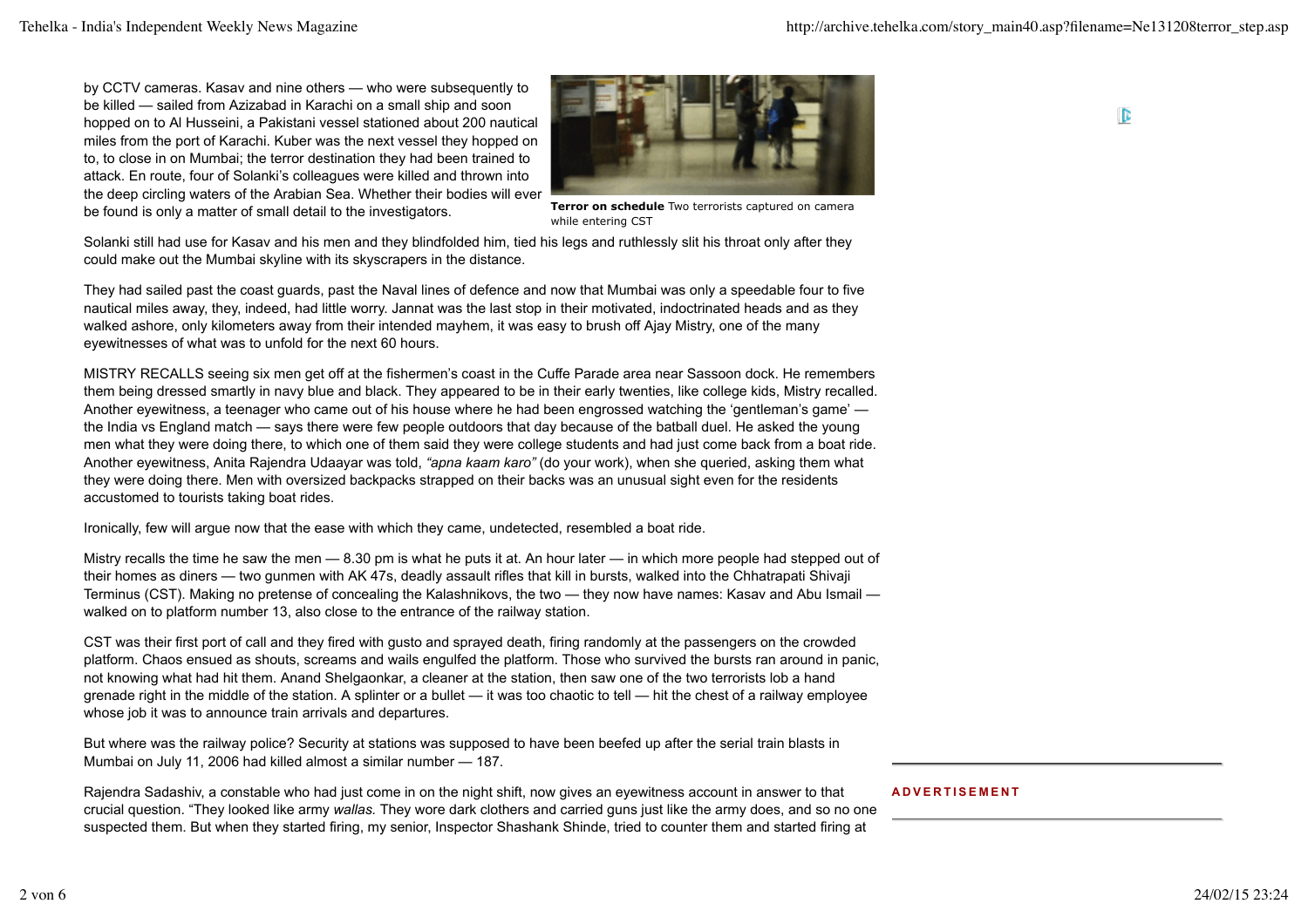them, but they fired back at him. He was killed on the spot. They also fired at me and though I was not hit, I fell down in a pool of blood. Because of the chaos, they assumed I was dead and went past me firing at others. They did all this in complete silence. Nobody uttered a word, they just coordinated with each other through hand movements and sign language."

THE POLICE out of their way, the merchants of death went about their cold business. They had claimed 40 lives in a matter of minutes and it was time to move on. They had other destinations to go to. Eleven-yearold Vilas, who polished shoes at the station for a living, jumped to safety behind a board when he saw one of the terrorists with a big gun, and realised it was not some gangwar or underworld encounter. This was not sniper fire. It was coming in bursts.

Walking out of the station, Kasav and Ismail walked past the *Times of India* building to enter Cama Hospital. Vilas surveyed the scene from behind the board. He could only see bodies, pools of blood and heaps of clothes that had fallen out of the passengers suitcases. Forty deaths later, the police had not yet arrived. The Crisis Management Group (CMG), supposed to kick in within minutes of an attack (during the hijacking crisis when IC 814 finally landed in Kandahar, the CMG had re-rehearsed the drill after it failed to stop the plane at Amritsar) was nowhere in evidence. The patients — mostly women and children — were at the mercy of the men in deep blue and black. So were the hospital's security guards, who were easily felled with bullets.

One of the terrorists — it is not clear which one — came rushing down the fourth floor when he was told that a police jeep was making its way to the hospital. This was the first sign that the terrorists were also carrying phones (a probe is now on on how they obtained SIM cards which got activated so quickly. There are conflicting reports of the SIMs having come from Vienna and New York and another of them being from Delhi and West Bengal.) Then, it didn't matter which numbers they were using. All that mattered was that they could communicate and so were able to shoot dead ATS chief Hemant Karkare, encounter specialist Vijay Salaskar and ACP Ashok Kamte. Mumbai's three top cops died before they had a chance to pick up their guns. Arun Jadhav, a constable who took four bullets and fell down, given up as dead, was to soon emerge as an important eyewitness.

JADHAV TELLS a chilling account of what the two did after throwing the bodies of Karkare, Salaskar and Kamte out of the Qualis in whichthey lay slumped. According to Jadhav, who is now recuperating in an intensive care unit, the two took control of the vehicle and started driving towards the Metro theatre junction, all the time indiscriminately firing at the people on the road. The policemen standing on the other side of the road initially thought that their officers were in the Qualis; only to realise quickly that it had been hijacked. In the midst of the firing, there was another loud sound — this one signaled that the Qualis itself had a tyre burst. Unfazed, the foot didn't come off the accelerator till a parked Skoda with four men in it came in handy. Seeing the men cocking AKs, the four leapt out of the Skoda and offered to surrender themselves but, Kasav and his accomplice seemed like men in a hurry. Khedkar, a police sub-inspector was by now following the terrorists. He quickly took the number of the Skoda from the four who could not believe their luck, and passed it on to the control room. When a police post tried to stop the car near Girgaum Chowpatty, Ismail, who was in the driving seat, tried taking a sharp U-turn. He hit a median and this gave the police their chance of finally opening up. In the duel between the .303 and the AK 47s, one policeman, Tukaram Umbale, was killed and so was Ismail. According to Khedkar, they had also assumed Kasav to be dead, but discovered on reaching the hospital that while he had been injured, the bullets had only grazed him. Kasav was to be the only one who would survive the 60-hour battle that he had begun at CST.

Kasav could only have wondered about what the others — they had broken up into pairs after getting off the speed boat — were up to. Unknown to him, at roughly the same time as the CST shootout, two other gunmen were standing at the entrance to Leopold Café, one of South Mumbai's open air beer and snacks joint that attracts both locals and foreign tourists alike. It was business as usual at the Café and a waiter invited the two in. Their backpacks were larger than most, but that is now hindsight. Surveying the restaurant that was set up way back in 1871, the two nodded to the waiter, and seconds later, opened fire on

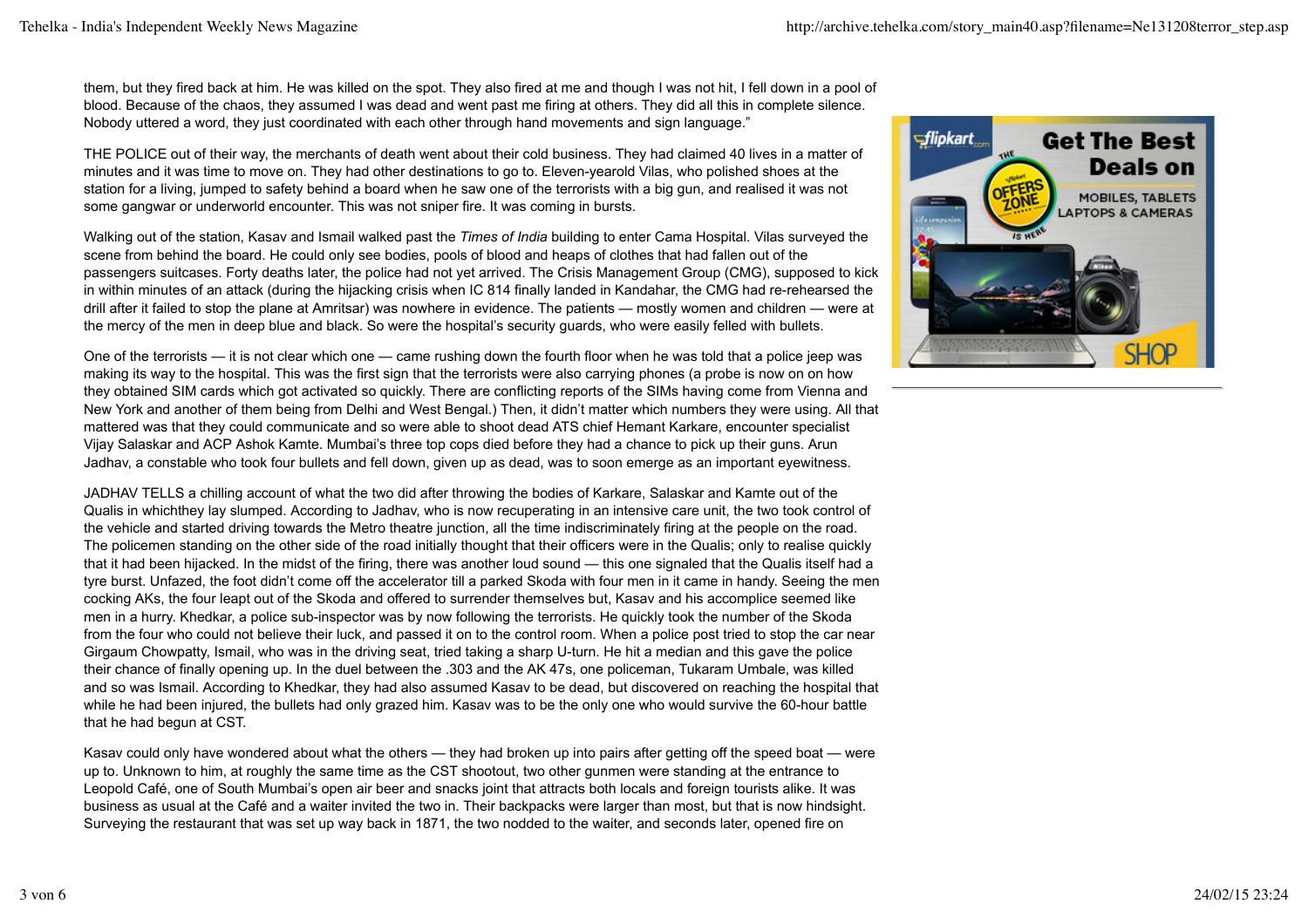diners who nibbled on food as they watched the cricket match play itself out on television. Mehmood Patel, who was standing outside the Leopold, remembers the two terrorists casually walking out of the Café and taking the lane for Taj Hotel, only a stone's throw away.

CST had been hit. Maharashtra's top cops lay dead, their bodies strewn outside a hospital. Kasav and Ismail had driven around South Mumbai and now Leopold was to count its dead. The country's financial capital was under siege. Multiple targets were being hit. Where was the police? What was their assessment? Had somebody informed the Home Ministry, the National Security Advisor, the Prime Minister?

The state was not in control, the men who had come aboard Al Kuber were.

The two who walked down the lane to Taj were going to catch up with two others who had already begun the dance of death in the up-market five star hotel. Vasant Prabhu, a Press photographer who had come to Leopold, thinking it was one more case of firing in a city accustomed to underworld duels, saw one of the terrorists entering the Taj. He followed and found Nagre Patil, a district commissioner of police (DCP), entering the hotel with a bodyguard and two security men. He recounted what he saw, "When we reached the first floor the terrorists had already started firing. We somehow managed to reach the third floor. The DCP, who had just a service revolver, was cautious and tried to peep over the wall from the third to the second floor. A gunman saw us, shouted 'Bastards' and opened fire. We ducked and fell on the floor and started creeping towards the staircase.''

TOO MANY targets were being hit at the same time. Also at about 9.30pm, two gunmen, one slightly plump, threw a hand grenade at the Bharat Petroleum gas station at the Colaba Causeway next to the Israeli-owned Chabad House, better known as Nariman House. Vicky Patil, who owns a sweet shop nearby, was surprised by how the two went straight for their target. "A common man would have had difficulty in finding the place, but these people knew every lane as if they had studied the entire place." The Chabad House, run by Rabbi Gavriel Holtzberg, provided solace not just to Israelis across the world and in the country, but also to locals. On hearing the hand grenade explode, the Rabbi had called the police, but the terrorists had managed to enter Nariman House by then and took all nine of them hostage. The Rabbi's two-year-old son, however, was lucky. His maid had taken him to safety. Investigators probing the Mumbai madness now believe that the terrorists killed the nine hostages one by one. Vicky Patil also helped bring the bodies out, and says they were totally decomposed, confirming what the NSG Director JK Dutt was to say later — the hostages were all dead before the commandos went in to engage the terrorists holed up in three different locations — Taj, Oberoi and Nariman House.

BUT THE commandos were to arrive only an entire night after the bullets had been fired at chosen targets. The NSG had been tasked only two hours after the attack first began and they would land in Mumbai at 5am the next morning, board buses that took an hour-long journey into South Mumbai. The fire power of the terrorists was by then tested by the Marine Commandos (MARCOS), and they had to retreat after groping in the dark, stumbling over dead bodies littered in the rooms and the corridors.

The Taj had been stormed through its front entrance. The pair that walked up from Leopold barged in through a side door. The hotel management had been sensitised to the possibility of an attack and security had been beefed up — and removed due to the inconvenience caused to its guests.

The four unexpected, unwelcome guests who arrived on the night of November 26, fired indiscriminately in the lobby, sending guests and staff scurrying. The Taj was the last site to be cleared and for a good three days, four men held the vast building with 565 rooms, hostage. They had their AKs and hand grenades with which to keep the commandos at bay. They also liberally poured booze from the minibars in the rooms onto carpets and curtains. The smoke was an effective tool to stall the advancing soldiers.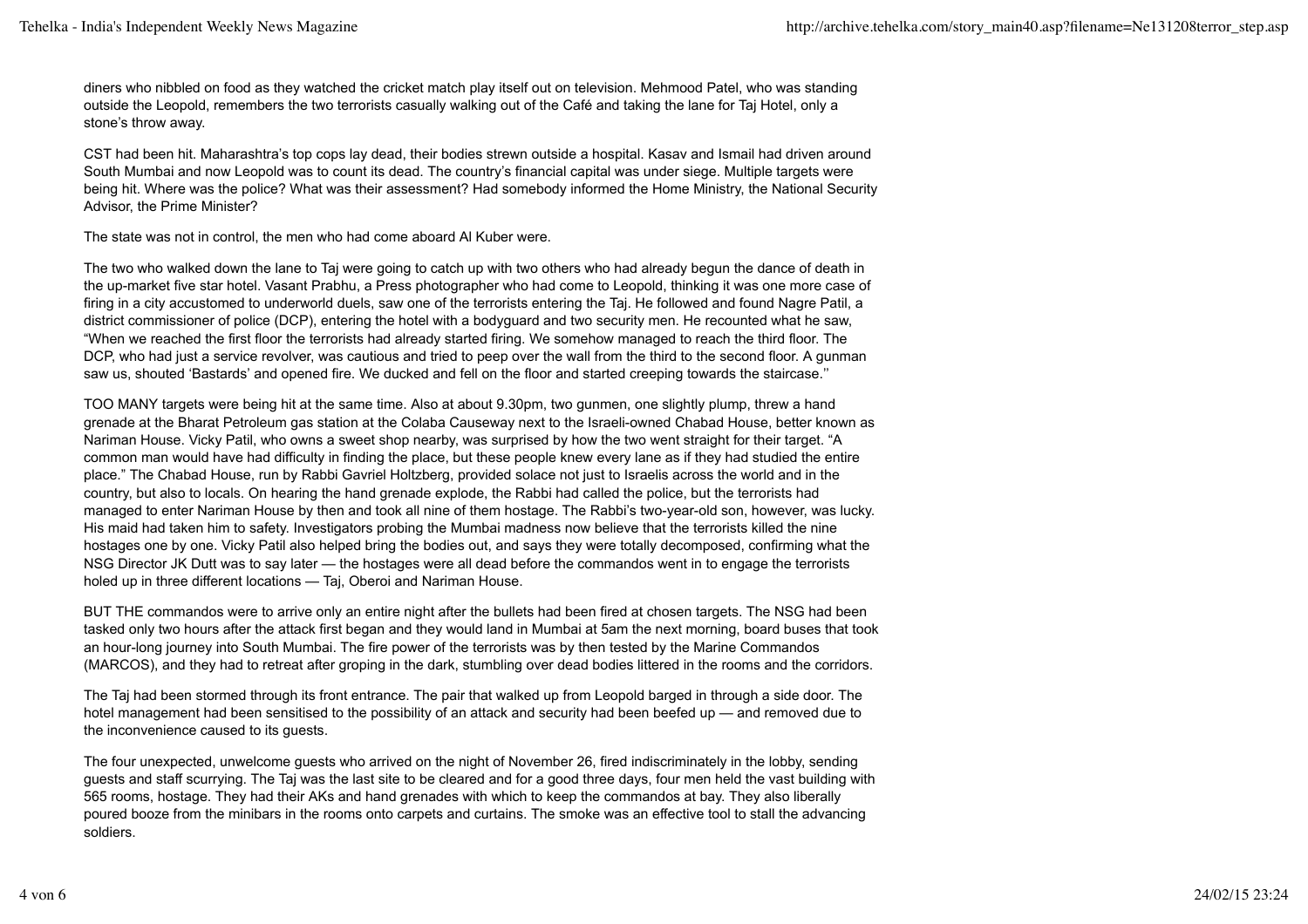Oskari Polcho, a young 19-year-old, was one of the residents at the hotel. He was coming out of a room on the second floor when he saw the terrorist firing at anyone they could spot. Before he could grasp what was happening, he saw a gun being aimed at him. Two bullets hit him — one lodged itself in his hand and the other in his pelvis. "The terrorist thought I was dead and proceeded to the other rooms. I lay there bleeding till one of the commandos knocked at my room,'' a shivering Polcho recounted.

Another pair had entered the Oberoi, shot at the front desk and moved to their left to Tiffin, a popular restaurant. A second volley was fired here. They then moved to Kandahar, where other guests were dining. The restaurant manager saw them coming and tried to shut open the door. They shot the door, entered the restaurant, took about 17 people hostage and forced a restaurant employee to set Kandahar on fire before ordering their hostages all the way up to the 20th floor. Somewhere in the middle of all this, one of the guests managed to call his wife to say there had been a shootout at the hotel. She regrets not telling him she loved him. That was the last time they spoke. He was one amongst those who were forced to line up against a wall in the corridor before being mowed down. Before they were killed, one of them wanted to know why they were doing this to them. Have you not heard of Babri Masjid (demolished in 1992) and have you not heard of Godhra (a reference to the 2002 carnage in Gujarat) was the cryptic reply. The terrorists, one at the head of the queue and the other at the tail, had only to press the trigger.

SUNIL KUMAR, an NSG commando who was on the second floor with Major Sandeep Unnikrishnan (later killed), was one of the first few to encounter the terrorists. He thought he had heard noises from Room 271. "They don't sound like they are coming from civilians.'' He was right. The door opened, a silhouette with a gun appeared, opened fire and retreated into the room. Three bullets hit him and the Major now had to escort him to safety. Major Unnikrishnan did that but lost touch with the other men in his team. He had a tiny radio in his ear and could contact his officers but to establish contact with his team mates (the commandos work in batches) he had to call out. The minute he did that, he gave his position away. A terrorist was lurking close by and it didn't take him a minute to spot the Major. He, like Kasav and the others, had been trained for close to a year.

The MARCOS who came in before the NSG could do little. They could not even gain access to the CCTV room because of the billowing smoke. Trained in diving and underwater operations, they were at sea in the labyrinth of the Taj hotel, quite unlike the four terrorists who appeared to know each stairwell and all its multiple entries and exits.

KASAV'S ACCOMPLICES kept the MARCOS and the NSG commandos on their toes for nearly 60 hours; the NSG chief conceding that they had to keep changing their strategies. Landing on the roof was only the beginning of a long ordeal. Manouevering the floors and the rooms, especially where frightened guests had locked themselves in, was nerve wracking for people on both sides of the door. The NSG commandos did not know how many terrorists were roaming the floors in the dark, like they were. Checking each room was a tension-filled and time-consuming task. None of the guests holed up in their rooms responded to the knock on the door. They didn't know who was knocking. The calls of 'we have come to help you,' sent guests behind writing desks and into bathrooms. Each room was opened with a spare key and it was only after Dutt gave the thumbs up sign at Taj and Oberoi did they realise that 200 of them had spent the better part of three days neutralising six militants in these two locations.

Nariman House, too, was held hostage by just two men. The police had evacuated nearby buildings as terrorists opened fire from the window, killing bystanders of the Nariman House. Later, commandos jumped out of helicopters and slithered down ropes to land on the roof, but the Rabbi and his wife had already been killed. Other bodies were found with bullets on their foreheads — they had been shot at close range.

The eight men — four at the Taj, two at the Oberoi and two at Nariman House, were not looking for escape routes. Several